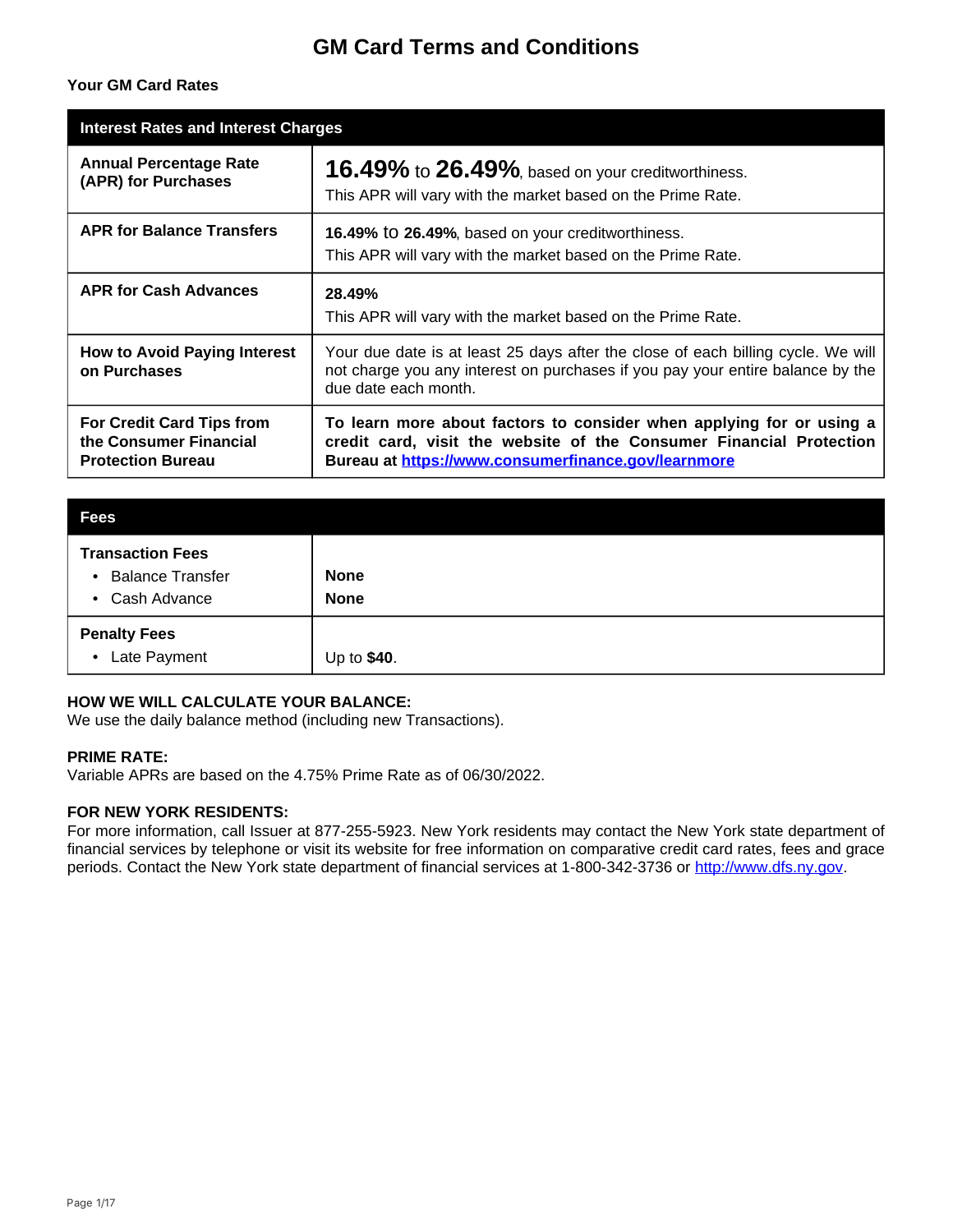

**GM REWARDS CARDS** 



# **Welcome to the GM Consumer Card!**

Your GM Consumer Card Account is issued by Goldman Sachs Bank USA, Salt Lake City Branch ("**Bank,**" "**we,**" "**us,**" or "**our**") and this is a legal agreement between you and us. By using or permitting others to use your Account, you are agreeing to be bound by this "**Agreement,**" which includes this GM Consumer Card Customer Agreement and your Rates and Fees Table. Please read it carefully and keep a copy for your records.

**THIS AGREEMENT INCLUDES AN ARBITRATION PROVISION WHICH PERMITS YOU OR US TO REQUIRE CLAIMS TO BE ARBITRATED AND FORBIDS CLASS ACTIONS UNLESS YOU (1) ARE SUBJECT TO THE PROTECTIONS OF THE MILITARY LENDING ACT OR (2) TIMELY EXERCISE YOUR RIGHT TO REJECT ARBITRATION AS PROVIDED IN THE ARBITRATION PROVISION, WHICH IS SET FORTH AT THE END OF THIS AGREEMENT.**

You can request a current version of this Agreement by contacting us.

#### **CONTACTING US**

Except as explicitly set forth in this Agreement, you can contact us with questions or other matters about your Account by:

- Calling us toll-free at  $1-833-773-0988$ ; or
- Writing to us at P.O. Box 70321, Philadelphia, PA 19176-0321. •

If you attempt to contact us by other means, we may not receive your message and may not be able to respond in a timely manner, or at all.

## **CHANGES TO THIS AGREEMENT**

Subject to applicable law, we may change any term of this Agreement, or add new provisions, at any time in our sole discretion, and these changes may be effective immediately. Subject to applicable law, continued access to or use of your Account following any notice shall be deemed to be your acceptance of such modified version of this Agreement. In some cases, you have the right under applicable law to advance notice and to reject a change. In cases where you have a right to reject a change and you reject the change, we will not apply that change to your Account; however, we may require you to close your Account. In all other instances, the revised version of this Agreement will apply to your Account whether or not you choose to close your Account.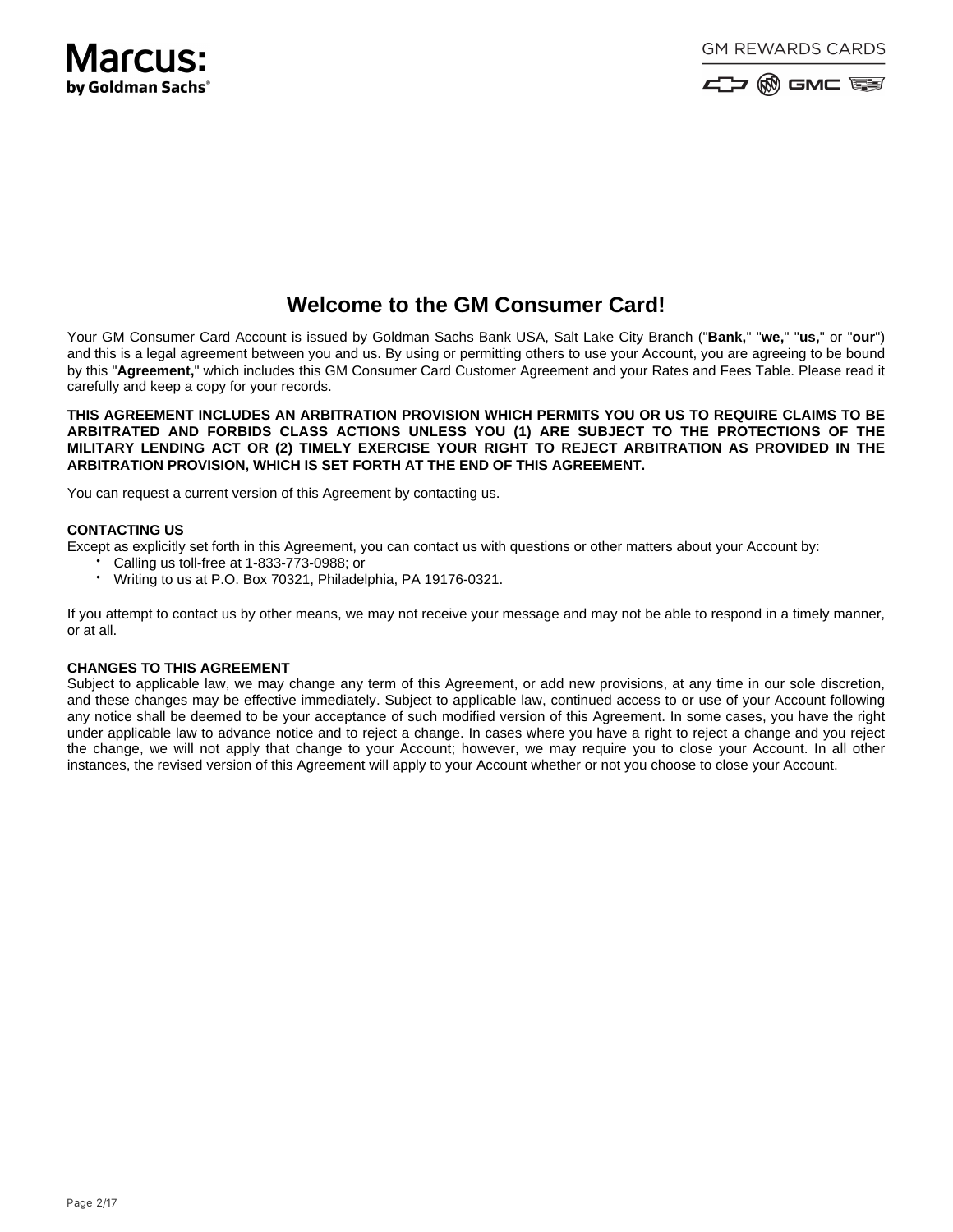## **Important Definitions**

This section defines some important terms used in this Agreement.

"**Account**" means the GM Consumer Card Account opened for you under this Agreement.

"**Authorized User**" means a person who you and we authorize to make Transactions on your Account, but who is not responsible for repaying any amounts due on the Account.

"**Balance Transfer**" means a transfer of a balance that you owe to a different creditor, to your Account.

"**Business Day**" means Monday through Friday, excluding all U.S. federal holidays.

"**Card**" means any physical, digital or virtual card, or other number or device that may be used to access the Account.

"**Cash Advance**" means any cash advance and, to the extent permitted, any other cash-like transaction, including purchases of cash equivalents such as traveler's checks, foreign currency or cryptocurrency; money orders; peer to peer transfers, wire transfers or similar cash-like transactions; lottery tickets, casino gaming chips (whether physical or digital) or race track wagers or similar betting transactions.

"**Cash Advance Limit**" means the maximum dollar amount of any Cash Advances we allow on your Account at any point in time. A portion of your Credit Limit is your Cash Advance Limit.

"**Credit Limit**" means the maximum amount of credit you may access from your Account at any point in time.

"**Minimum Payment Due**" means the minimum amount that you must pay to us by the Payment Due Date in order to keep your Account current.

"**Payment Due Date**" means the date shown on your Statement by which you must pay us at least the Minimum Payment Due.

"**Purchase**" means a purchase or lease of goods or services using your Account.

"**Statement**" means the document that we generally provide to you each Statement Period that shows Account activity and amounts you owe. Each Statement reflects a single Statement Period.

"**Statement Balance**" means the total amount owing on your Account at the end of a Statement Period. It will be shown on each Statement.

"**Statement Period**" means the period reflected on your Statement, or that your Statement would reflect if there were activity that requires us to provide you with a statement. You will have a Statement Period even if a Statement is not provided. A Statement Period may also be referred to as a billing cycle.

"**Transaction**" means a Purchase, Balance Transfer or Cash Advance, as applicable.

"**Transaction Category**" means the balances owing on your Account that correspond to a specific type of Transaction. Transaction Categories, and balances within Transaction Categories, may be subject to different APRs or terms. For example, certain balances within the Balance Transfer Transaction Category may be subject to promotional terms.

"**You**," "**your**," and "**yours**" mean the person(s) who opened the Account and/or who are liable for amounts owing under the Account. These terms include Co-Owners (as defined in the Joint Accounts section) of the Account.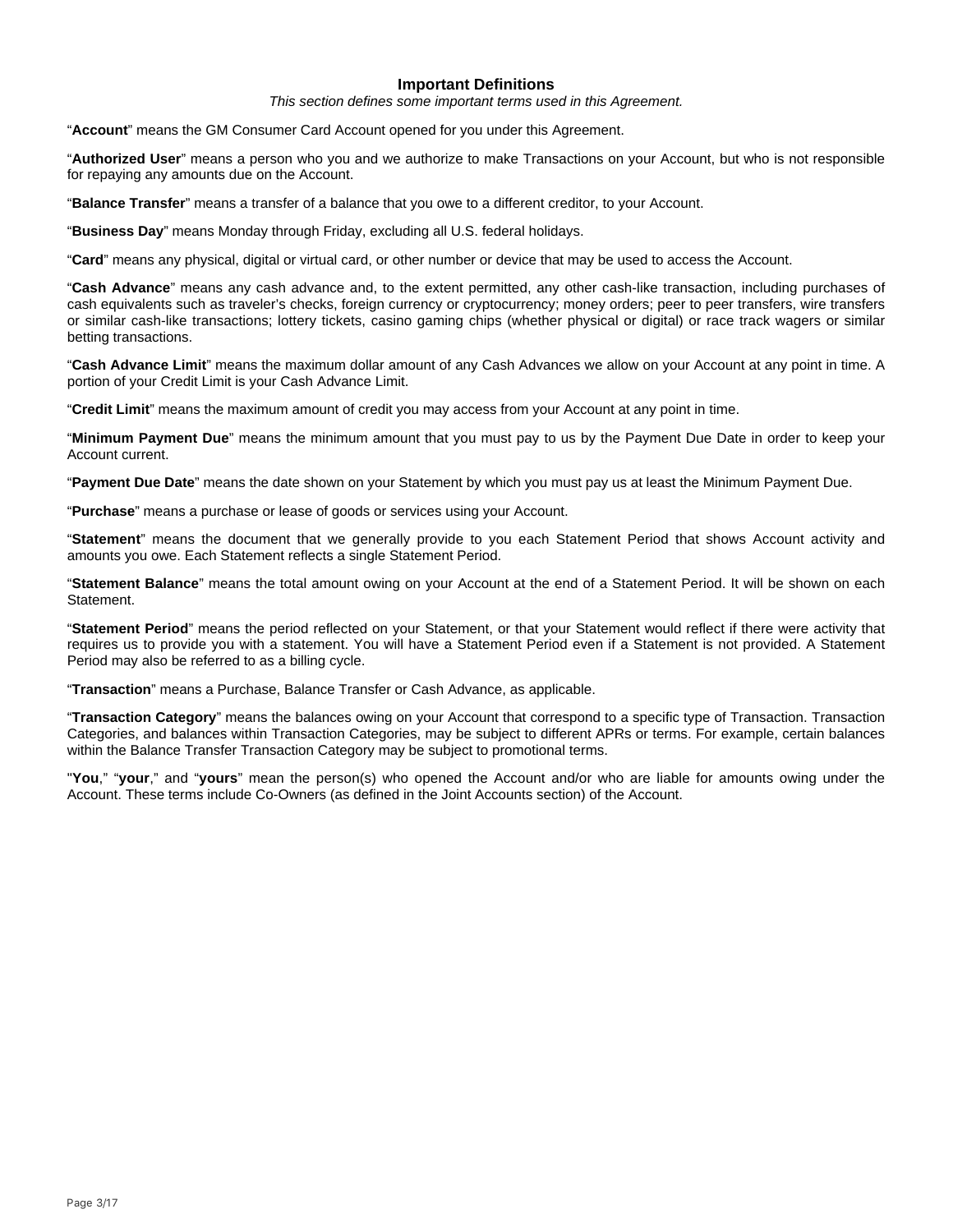## **Your Account**

This section explains how you may use the Account, limitations on your use of the Account and your obligation to pay us amounts billed to your Account.

## **PROMISE TO PAY**

You promise to pay us all amounts charged to your Account under this Agreement, including all Transactions, interest, fees and other amounts billed to you.

## **RESPONSIBILITY FOR USE OF THE ACCOUNT**

You are liable for all Transactions made on your Account, including any interest and fees, by you or anyone you authorize to use your Account or Card. This includes any Transaction made by (i) an Authorized User; (ii) a person to whom you or an Authorized User has provided a Card, the Account or any other Account access device, including providing a person Credentials (as defined below) or with access to a mobile device on which a Card is provisioned; or (iii) a person acting in any way by which you or an Authorized User would be deemed to have allowed or authorized their use of your Account.

## **JOINT ACCOUNTS**

If multiple people are liable on your Account (each a "**Co-Owner**"), your Account is a joint account and the following provisions apply:

- Each Co-Owner is individually and jointly responsible for paying us all amounts due on the Account, even if one Co-Owner is unable or unwilling to pay. •
- Unless otherwise required by law, we may contact any Co-Owner individually about the Account and any notice or communication from us will be effective for the Account when provided to any Co-Owner. •
- Any Co-Owner's requests and instructions will apply to the Account. Any instruction or consent provided by a Co-Owner may be applied to the Account, and will be applicable to all Co-Owners and may affect any Authorized Users. For example, we will honor a Co-Owner's requests to increase the Credit Limit (if the Account is eligible), add an Authorized User, request Account information, update information provided to us, receive a credit balance refund and exercise any other rights under this Agreement. If we receive different or inconsistent requests or instructions from Co-Owners, we may accept or reject any request or instruction from any Co-Owner in our sole discretion. We may also choose to not obtain consent from all Co-Owners. •
- Co-Owners may have access to information about each other's use of the Account. If you used the Account as an individual before sharing it as a joint account, that information will also be available to any Co-Owner. For example, Co-Owners may receive information about your Transaction history, payment activity, disputes, participation in relief opportunities provided by us and what we have reported to credit bureaus. Co-Owners may also access any Statement or other document relating to the Account. •
- Each Co-Owner agrees that the other Co-Owner on the Account is their agent. Each Co-Owner also agrees to be the agent of the other Co-Owner on the Account. •
- A Co-Owner may not remove themselves or any Co-Owner from a joint account. However, a Co-Owner may request to close the joint account and then request a new individual account, subject to our eligibility criteria in effect at the time. Co-Owners will remain responsible for any balances owed on the closed joint account. •
- The information about the Account that we report to credit bureaus will be reported for each Co-Owner. •

## **AUTHORIZED USERS**

You may request that we add Authorized Users to your Account. We will evaluate and approve or deny your request (for example, we will deny a request to add an Authorized User who is under 13 years of age). You understand that any Authorized User's use of the Account is subject to the terms of this Agreement. You agree to share this Agreement with your Authorized Users and explain that their use is subject to its terms. By permitting someone to be an Authorized User, you are allowing them to use your Account in all respects, including for Transactions. You are liable for their use of the Account, including any Transactions that are made by others if the Authorized User permitted them to use the Account.

Authorized Users may have the same access to information about the Account and its users as you. You agree that we may discuss the Account with an Authorized User, although we have no obligation to do so. An Authorized User cannot add other Authorized Users, adjust the Credit Limit or close the Account. We may report information about the Account to credit bureaus, including information in any Authorized User's name. This information may appear on their credit report.

You represent that (i) any person that you have requested to be added to your Account as an Authorized User has given you permission to be added to the Account; (ii) that you have made a copy of this Agreement available to them; (iii) you have informed them that we may report Account information in their name; and (iv) you are not requesting that a person be added to your Account as an Authorized User for your own commercial purposes (such as credit report tradeline renting).

You may remove an Authorized User from the Account by contacting us and requesting that they be removed. Authorized Users may also remove themselves from the Account. We have the right to remove any Authorized User in our sole discretion. In some cases, when an Authorized User is removed, we may need to close your Account, open a new account and issue a new Card to you.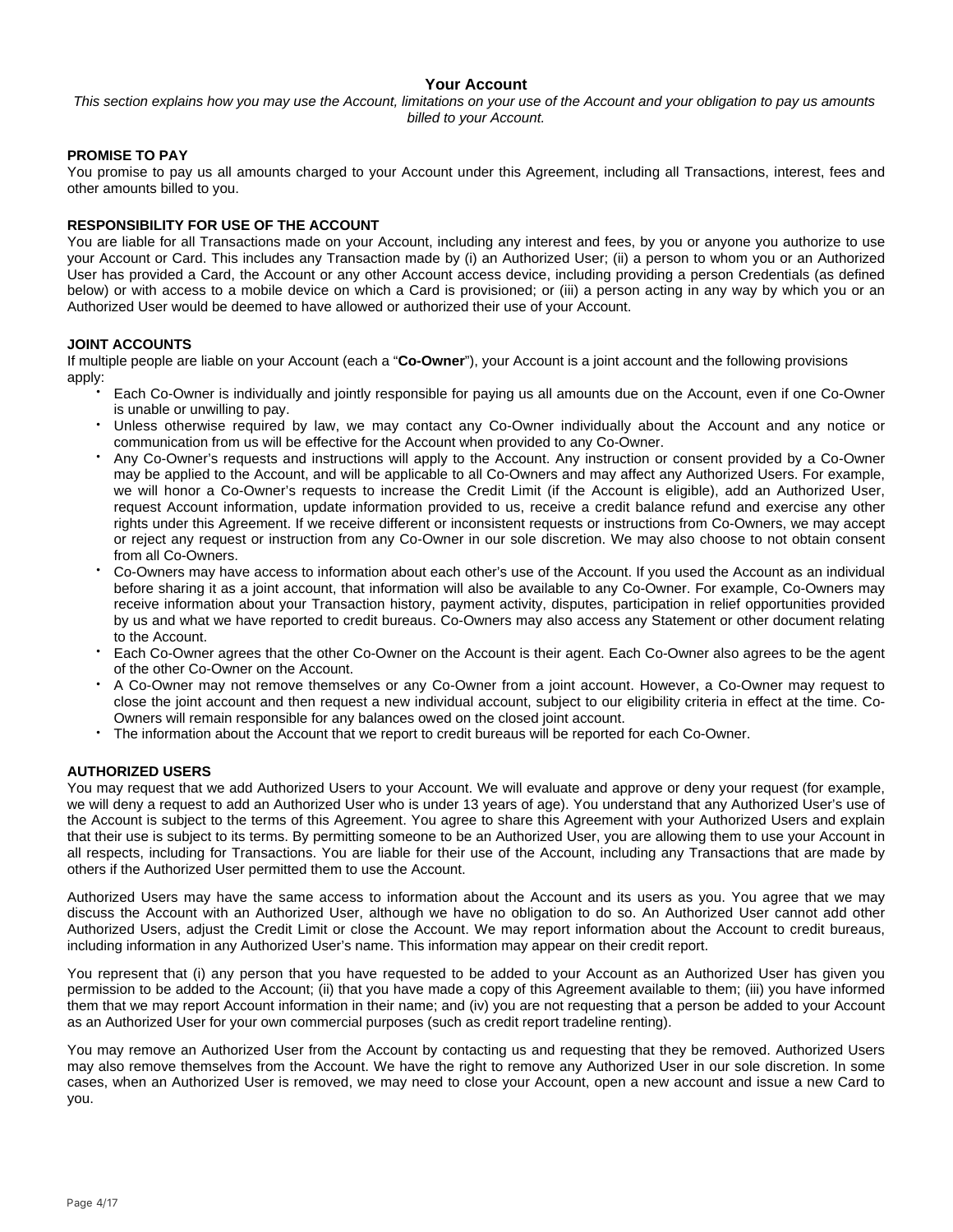#### **USING YOUR ACCOUNT**

You may use your Account for lawful personal, family or household purposes only, and not for business purposes. However, if the Account is used for business purposes or for unlawful Transactions, you must still pay us for those Transactions and any resulting interest and fees. If your Account is used for any Transaction not permitted by this Agreement, we may deny the Transaction or treat the Transaction as a Cash Advance.

You may not use or permit your Account to be used for:

- Any illegal purpose, including in connection with unlawful domestic or international gambling websites or to purchase illegal goods or services;
- Any purpose in any country or territory that is subject to economic sanctions administered and enforced by the U.S. Department of the Treasury's Office of Foreign Assets Control (OFAC) or with any person or entity subject to these sanctions; or
- Paying any debts to us.

#### **YOUR CREDIT LIMIT**

We assign a Credit Limit and a Cash Advance Limit to your Account. We may increase or decrease these limits from time to time, with or without prior notice, subject to applicable law. If you attempt a Transaction that will cause your Account balance (including any pending authorizations) to exceed the applicable limit, we may, in our sole discretion and subject to applicable law:

- Permit the Transaction but not raise your Credit Limit or Cash Advance Limit and treat the Transaction as payable over time in accordance with this Agreement; or
- Refuse the Transaction.

If we permit the Transaction, you will be responsible for paying that amount, including any related interest and fees, and a balance in excess of your Credit Limit may be reported to the credit bureaus.

#### **USE OF MOBILE PHONES AND SIMILAR DEVICES**

Certain mobile devices such as tablets, mobile or smart phones or other electronic devices can store and/or access Account data or information (for example, through a mobile wallet), which can be used to make Transactions using the Account. Services that enable your mobile devices to act or function in this manner may have separate terms and conditions that govern their use. We are not responsible or liable should you violate any such terms or conditions or for any consequences of such violation. You will be liable for Transactions made through use of those services.

#### **DECLINED TRANSACTIONS**

We may decline Transactions for any reason, including suspected or actual fraud, violation of applicable law, your default under this Agreement, or if you exceed your Credit Limit or Cash Advance Limit. We are not liable to you or anyone else if we do not authorize a Transaction, even if the charge is within your Credit Limit or Cash Advance Limit or you are not in default. If we decline a Transaction, we may advise the person who attempted the Transaction that it was declined. We may also limit the number or dollar amount of Transactions we approve for your Account over a specific time period, such as a single day. We are not responsible if anyone refuses to accept a Card.

#### **PROTECTING YOUR ACCOUNT INFORMATION, CREDENTIALS AND CARDS**

You are solely responsible for maintaining the security of any Cards and any other authentication credentials used in connection with your Account (collectively, "**Credentials**"). If you authorize or allow anyone else to use your Account (e.g., by providing your Card or otherwise providing any of your Credentials to a third party), the person may be able to make Transactions using your Account, and you will be liable for all such Transactions.

#### **YOUR LIABILITY FOR UNAUTHORIZED TRANSACTIONS**

You agree to contact us immediately if you believe any Card has been lost or stolen, any Credentials have been compromised or your Account has been accessed without your permission. You will not be liable for any unauthorized transactions made on your Account.

#### **TRANSACTIONS MADE IN FOREIGN CURRENCIES**

Transactions, returns and credits made in a currency other than U.S. dollars will be converted into U.S. dollars. We do not add any foreign exchange rate fee to these Transactions. The conversion will be performed by Mastercard International, the payment network associated with your Account (the "**Network**"). The Network follows its own methods for conversions that are subject to change. The conversion will occur on the day the applicable Transaction, return or credit is processed by the Network. This date may be different than the date of the Transaction, return or credit. As a result, the conversion rate may differ from the rate on the date of the Transaction, return or credit, or the rate on the date the Transaction, return or credit posted on your Account.

#### **NETWORK BENEFITS**

The Network may make benefits available to you that are not part of this Agreement and are subject to change or cancellation. Details about Network benefits can be found at www.marcus.com.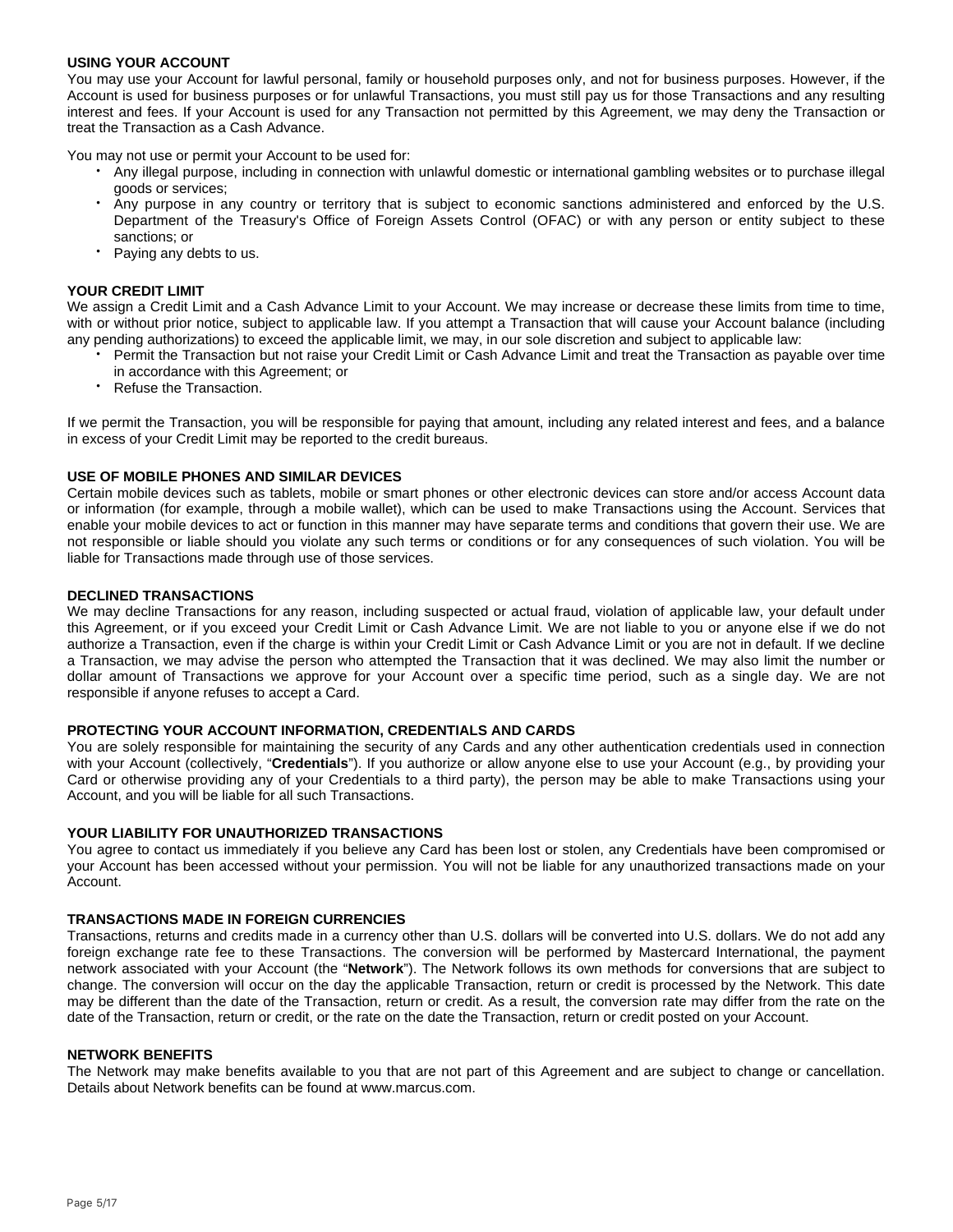### **REWARDS**

You may be offered rewards, benefits, features and/or services in association with your Account ("**Rewards**"). Rewards will be subject to separate terms and conditions provided to you by us, our partners or our service providers. Rewards may be changed or discontinued at any time for any reason and without notice. We are not liable for Rewards, including the discontinuation or modification of any Rewards, or for the actions or omissions of any third parties.

## **Annual Percentage Rate, Interest Charges, Fees & Minimum Payment Due**

This section explains how we determine your APR and DPR, how we calculate the interest you might owe each Statement Period, how you can avoid interest in a given Statement Period, the fees that may be charged and how we calculate the Minimum Payment Due each Statement Period.

"**Annual Percentage Rate**" or "**APR**" means a percentage, shown as a yearly rate, that is used in calculating periodic interest on your Account.

"**Daily Periodic Interest Rate**" or "**DPR**" means the rate that is applied to the Daily Balance to calculate interest.

"**Margin**" means a percentage rate that we add to the Prime Rate to calculate the APR. Your Account will only have a Margin if you have a variable APR.

#### **See your Rates and Fees Table for your Account's APRs and DPRs, to see if your APRs are variable and, if so, the Margins that apply to your Account.**

#### **HOW WE DETERMINE INTEREST RATE(S)**

Your APRs and the Transaction Categories to which the APRs apply, are set forth in your Rates and Fees Table. Your APRs may be variable. Your Rates and Fees Table indicates if your APRs are variable. APRs will never exceed the maximum rates permitted by applicable law.

#### **How We Determine Variable APRs**

For each variable APR applicable to your Account, the APR equals the Prime Rate plus the Margin that applies to that Transaction Category. Variable APRs may increase or decrease each Statement Period if the Prime Rate changes, as described below. If the Prime Rate changes, the new variable APRs will take effect as of the first day of the Statement Period following the change and apply to existing and new balances. Any increase in the Prime Rate may result in an increase to the interest and Minimum Payment Due that you are required to pay to us.

The "**Prime Rate**" in effect for a given Statement Period is the highest U.S. Prime Rate published in the print edition of The Wall Street Journal (WSJ) on the last day of the calendar month preceding the first day of the Statement Period. If the WSJ does not publish the Prime Rate on that day, then we will look to the last day before then that such rate was published. If the WSJ temporarily or permanently discontinues publishing the Prime Rate or if the WSJ changes its definition of the Prime Rate, we may substitute another publicly available index not within our control and adjust the Margin, in our sole discretion, subject to applicable law.

#### **Example:**

On May 31 (which falls on a Business Day), the Prime Rate reported in the WSJ is 4.75%.

Assume the Margin for your Account is 13.25%.

To determine your APR for the Statement Period that begins in June, we add the Prime Rate to the Margin, which would be 18%.

## **How We Determine the Applicable DPR**

The DPR for each balance subject to interest within each Transaction Category equals the applicable APR divided by 365 (366 in a leap year).

## **PROMOTIONAL OR INTRODUCTORY OFFERS**

We may from time to time offer you promotional or introductory offers. These offers may include temporary APRs and/or different terms that will apply to specified Transactions, Transaction Categories or balances on your Account. For example, we might offer a reduced APR for certain Purchases, Balance Transfers or Cash Advances during a specified period of time. And, while we will generally treat peer to peer transfers as Cash Advances, we may from time to time treat peer to peer transfers as Purchases. Details will be provided at the time these offers are provided to you, including in your Rates and Fees Table if they are offered in association with the opening of your Account.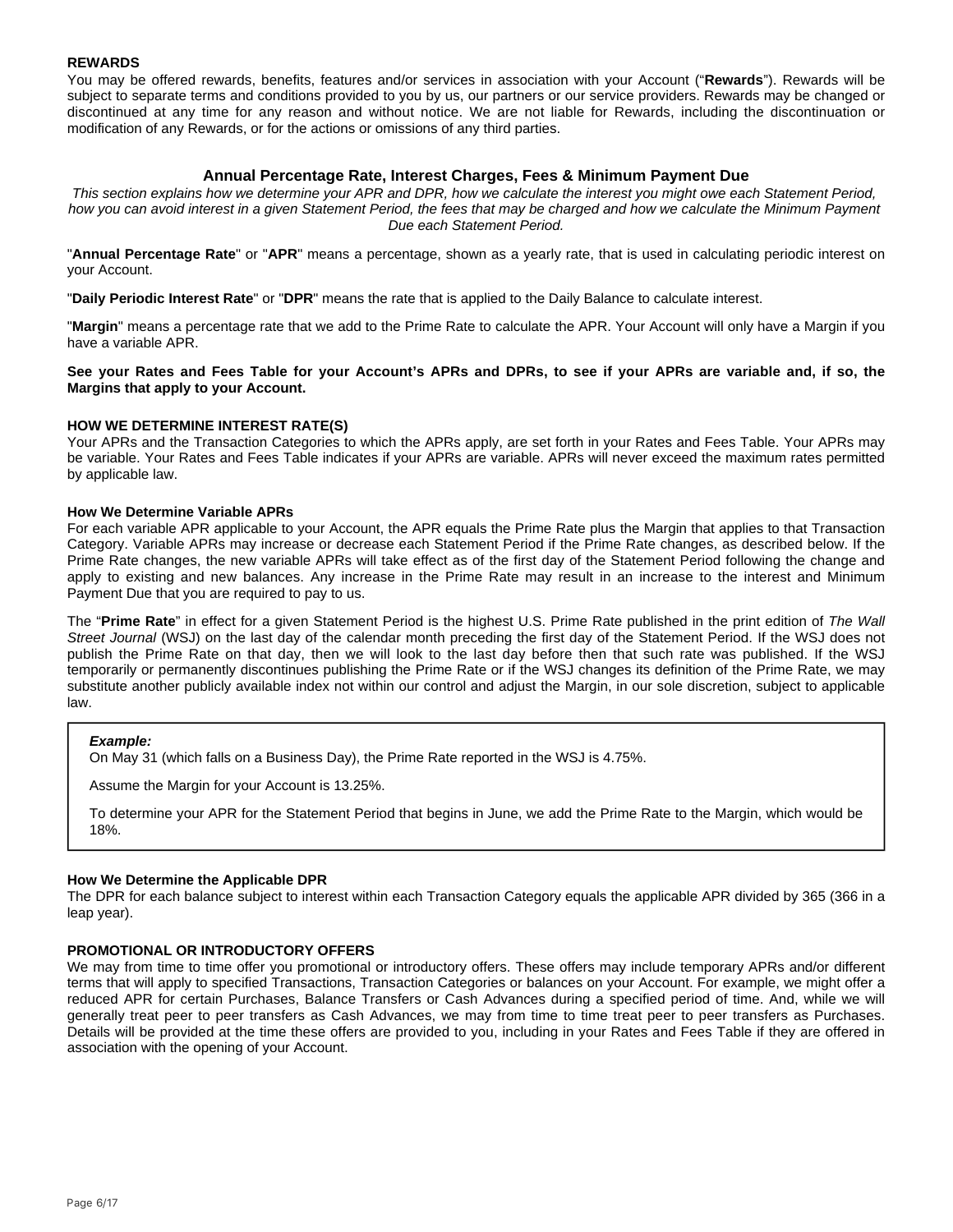### **HOW WE DETERMINE YOUR DAILY BALANCES SUBJECT TO INTEREST**

We determine the "**Daily Balance**" for each balance subject to interest within each Transaction Category as follows:

- We begin with the balance at the end of the prior day (excluding interest for that day); then
- We add the prior day's interest; then
- We add any new Transactions, including any fees we charge, from that day (unless the Transaction is a Purchase that qualifies for a Grace Period, as described below); and, then
- We subtract any new payments or credits posted to your Account that day (and not already deducted from your Account). •

If any Daily Balance is less than zero, we treat it as zero. We repeat this process for each balance subject to interest within each Transaction Category.

Assuming no Grace Period applies (for example, you do not pay your Statement Balance in full), then:

Daily Balance = Prior day's closing balance + Prior day's interest + New Transactions - New payments and credits

## **HOW WE CALCULATE YOUR INTEREST**

We use the Daily Balance method (which includes new Transactions) to calculate interest owed on each balance subject to interest within each Transaction Category each Statement Period. Under this method, we first calculate the daily interest for each day in the month. We do this by multiplying the applicable DPR by the Daily Balance of each balance subject to interest within each Transaction Category for each day in the Statement Period. Different Transaction Categories, and different balances within each Transaction Category, may have different APRs and DPRs. The APRs and DPRs currently applicable to each balance subject to interest within each Transaction Category are set forth in the Rates and Fees Table. Then, to determine the total interest for a Statement Period, we add the daily interest and round to the nearest cent.

Daily Balances that are subject to a promotional or introductory offer that provides a reduced APR (for example, a balance within either the Purchase or Balance Transfer Transaction Category that is subject to a promotional APR) will be multiplied by the applicable DPR each day the balance is outstanding and for which the promotional or introductory offer applies. Promotional APRs and DPRs will be shown on your Statement.

Interest = Sum of daily interest for each day in the month

Daily interest = daily balance  $\times$  DPR

## **WHEN DOES INTEREST BEGIN TO ACCRUE**

Interest will accrue on Transactions beginning on the date that they occur. However, you can avoid interest on Purchases while a Grace Period applies to your Account. A "**Grace Period**" is a period of time when you are not charged interest on Purchases. Grace Periods do not apply to Balance Transfers or Cash Advances. This means you will pay interest on Balance Transfers and Cash Advances from the date they occur.

#### **HOW TO AVOID INTEREST ON PURCHASES**

Below we explain how you can maintain, lose and regain the Grace Period.

- **Initial Grace Period:** Your Account starts with a Grace Period, which you can retain by always paying your Statement Balance by its corresponding Payment Due Date.
- **Losing a Grace Period:** You will lose your Grace Period if you pay less than the Statement Balance by its corresponding Payment Due Date. You will not pay interest on the portion of the balances within your Purchases Transaction Category that you paid during the Statement Period that you lost your Grace Period. •
- **Regaining a Grace Period:** If your Account has lost its Grace Period, you will pay interest on Purchases from the date they occur. A Grace Period can be regained by paying the Statement Balance by its corresponding Payment Due Date. You can then maintain the Grace Period in subsequent Statement Periods so long as you pay the Statement Balance by its corresponding Payment Due Date. After you re-enter a Grace Period, interest may appear on your next Statement. This reflects interest charged from the beginning of that Statement Period through the date we received payment for the prior Statement Period. •

#### **Impact of Reversed Payments or Credits**

If your Account had a Grace Period because of a payment you made and we posted to your Account but then that payment is reversed, you will lose the benefit of that Grace Period. As a result, we may charge you the interest you saved or would have saved because of the reversed payment. If you want to regain a Grace Period during a Statement Period when a payment is reversed, you must pay before that Statement Period's Payment Due Date the entire Statement Balance (which will include the amount of the reversed payment plus any additional interest charged due to the reversed payment).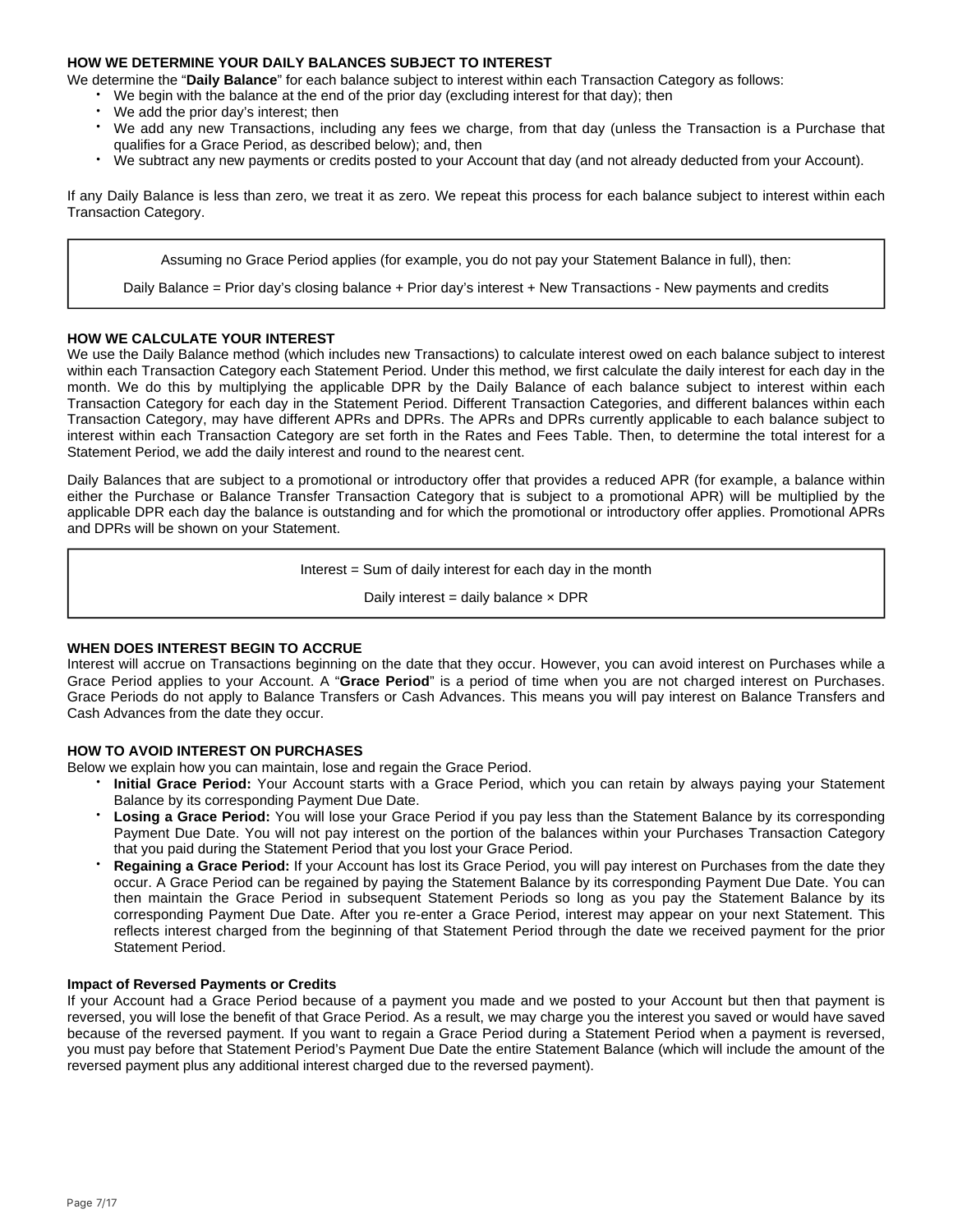## **LATE FEE**

Subject to applicable law, we may assess a late fee if we do not receive at least the Minimum Payment Due shown on your Statement by: (i) for mailed payments, 5:00 p.m. local time at the address shown on the remittance portion of your Statement (the "**Payment Address**") on your Payment Due Date; or (ii) for electronic funds transfer ("**EFT**") payments, by 11:59 p.m. ET on your Payment Due Date. See the Making Payments Section below for more details. The maximum amount of the late fee is found in your Rates and Fees Table. The late fee will never exceed the Minimum Payment Due. Late fees are treated as Purchase Transactions on your Account.

## **HOW WE CALCULATE YOUR MINIMUM PAYMENT DUE**

Your Minimum Payment Due equals any past due amount plus the greater of:

- $529$ ; or
- The sum of (i) 1% of the Statement Balance plus (ii) any interest billed to your Account during that Statement Period. The •sum of these amounts is rounded up to the nearest dollar and then any late fees are added.

However, if the Statement Balance is less than the amount calculated above, then the Minimum Payment Due equals the Statement Balance.

## **Making Payments**

This section explains when you must pay us each Statement Period, how to pay us and how we apply those payments to your Account.

## **WHEN TO PAY**

Each Statement Period during which your Account has a balance, or as otherwise required by applicable law, we will send or provide a Statement reflecting activity on your Account that occurred since the previous Statement Period, such as new Transactions, interest and fees. It will also identify your Statement Balance, the Minimum Payment Due and the Payment Due Date. We may send only one Statement per Statement Period for your Account, even if your Account is a joint account.

You must pay at least your Minimum Payment Due by the Payment Due Date each Statement Period. If you do not pay at least the Minimum Payment Due by the Payment Due Date, we may charge a late fee to your Account. You may pay all or part of the outstanding balance on your Account at any time without penalty.

## **HOW TO PAY**

You agree to make each payment by check drawn on a financial institution located in the U.S., a U.S. dollar money order or through an EFT, as described below. All payments must be in U.S. dollars. All checks and money orders must be mailed or delivered to us at the Payment Address reflected on your Statement. Mailed payments received by 5:00 p.m. local time at the Payment Address and EFT payments received by 11:59 p.m. ET will generally be credited as of the date received. If your Payment Due Date falls on a day when we do not receive mail (for example, a Sunday), but we receive a mailed check or money order payment from you on the next day when mail is delivered, we will credit your Account as if we had received that payment on your Payment Due Date. We may, at our option, adjust the available credit on your Account to reflect a payment, or a portion of the payment, immediately after a payment is received. If we do this, and the payment is later rejected, your available credit will be decreased as a result of the payment failing, and you will be responsible for repaying the amount of the payment that was reversed. (It is possible in these instances that a payment reversal could cause you to exceed your Credit Limit.) We may also delay increasing the available credit on the Account for a period of time following a payment. You can check the status of your available credit online at www.marcus.com or by contacting us.

We may reject a payment if your Account has a credit balance when we receive the payment or if the payment would cause your Account to have a credit balance. Making a payment in a Statement Period that is more than the Minimum Payment Due for that Statement Period, does not reduce or eliminate any obligation to make Minimum Payments Due in subsequent Statement Periods. We do not pay interest on overpayments or on credit balances on your Account. Credits to your Account from sources such as merchants are not considered payments on the Account and generally do not reduce your Minimum Payment Due.

## **ELECTRONIC FUNDS TRANSFER (EFT) PAYMENTS**

We offer you the option to make payments by EFT. Our EFT services involve us initiating one or more electronic debits from a deposit account that you specify. While you are not required to use EFT services that we provide, you agree that the Payment Authorization below applies to any EFT service that you use.

## **ELECTRONIC CHECK CONVERSION OF PAYMENTS**

When you pay us by check, you authorize us to use the information on your check to either create a one-time EFT to your Account or to process the payment as a check transaction. When we use the check information to make the EFT, funds may be withdrawn from your deposit account as soon as the same day we receive your payment. You also authorize us to reinitiate any such declined or dishonored EFT up to two additional times (or any greater number of times permitted by applicable network rules). You will not receive your cancelled check from your financial institution because we may destroy it.

## **NON-CONFORMING PAYMENTS**

We may reject any payments that do not comply with our payment instructions set forth in this Agreement or on your Statement (each a "**Non-conforming Payment**") in our discretion. If we accept a Non-conforming Payment, crediting your Account for the payment may be delayed. Delayed crediting may cause you to incur additional interest and fees, subject to applicable law.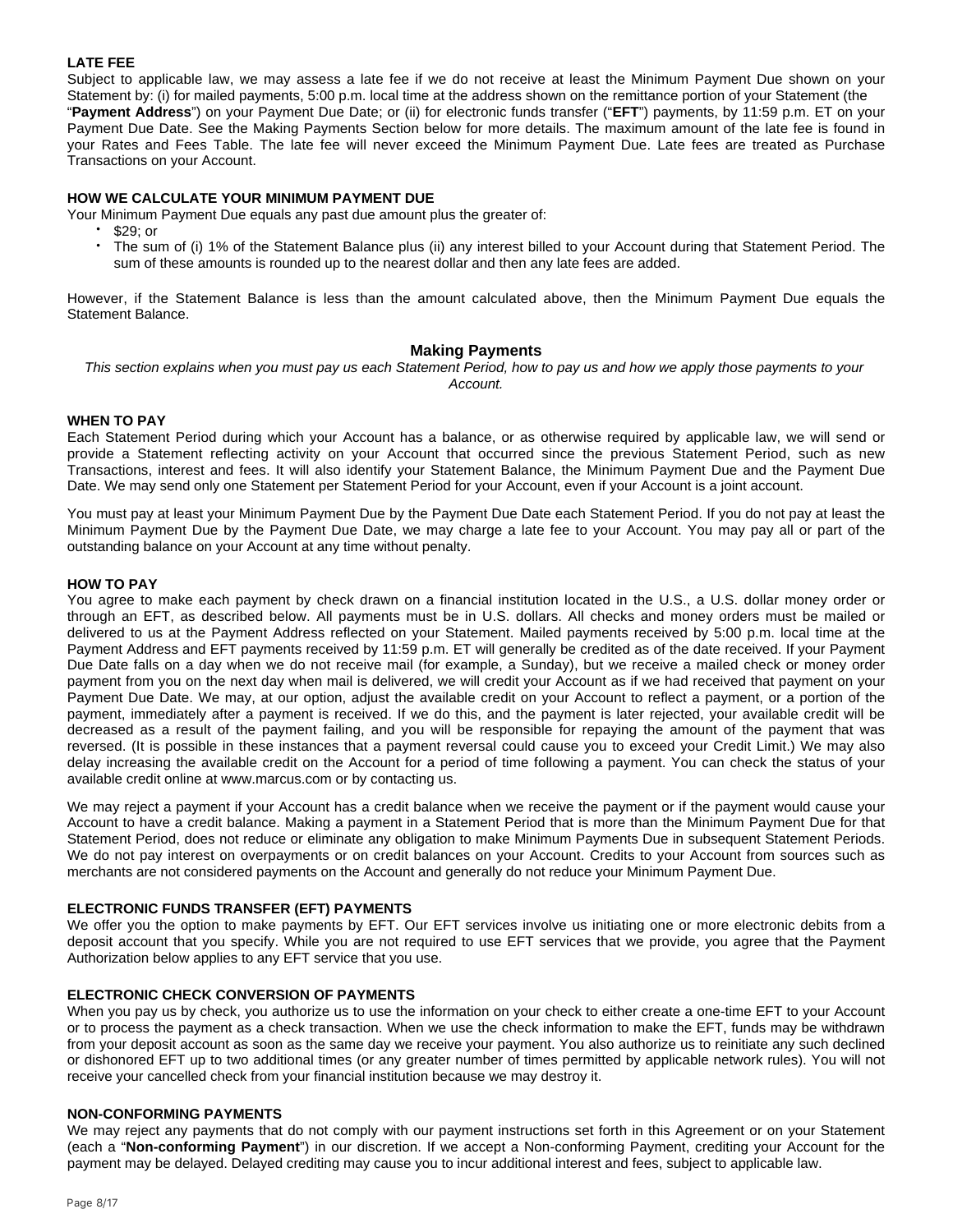We may accept any Non-conforming Payments, late payments, partial payments or payments with restrictive endorsements, without losing any of our rights, including our right to close your Account. We may deposit any payment you send us for less than the total outstanding balance of your Account that you mark "paid in full" or with any similar language or otherwise seek to provide as full satisfaction of a disputed amount. If we do, this payment will not fully satisfy the disputed amount or otherwise affect our rights to payment in full. You may not use a postdated check to make a payment, but if you do, we may, before the date on the check, either: (i) cash it or (ii) return it to you without applying it to your Account. We are not liable to you for any loss or expense arising out of the action we elect to take in connection with a postdated check.

## **PAYMENT AUTHORIZATION**

Each time you authorize us to take an EFT payment from your deposit account, you represent and warrant that you are legally authorized to use such deposit account. By providing us with your deposit account information, you authorize us to:

- \* Retain this information for the purpose of initiating EFT payments based on your instructions;
- Periodically make credits to any such deposit account; •
- Reinitiate any declined or dishonored EFT payment up to two additional times (or any greater number of times permitted by applicable network rules); and
- Correct any payment, credit or account errors by initiating a credit or debit to your deposit account. •

Any authorization will continue until it is cancelled as described below, or when your Account is closed with a zero balance.

## **Payment Dates**

If you authorize a payment, we will credit your payment on the scheduled payment date. We may pull the payment on or after the date on which you schedule a payment.

If you authorize a payment for the 29th, 30th or 31st of a month, and the month does not have that many days, we will credit the payment as of the last day of that month. You authorize us to take that payment on or after the last day of that month.

#### **Payment Amounts and Adjustments**

You can choose to make one-time or recurring payments. We may adjust the amount of your payment before processing it in the following ways:

- To avoid creating a credit balance on your Account; •
- If you have scheduled a recurring payment for the amount of your Minimum Payment Due or Statement Balance, your payment amount may be reduced automatically based on payments, returns and other credits to your Account that are posted by 11:59 p.m. ET on the day prior to the date of your scheduled payment. If an earlier payment is rejected, we may automatically add that amount to your scheduled payment, but not in excess of the amount you authorized;
- If you have scheduled a recurring payment for a fixed dollar amount, your payment amount will not be reduced automatically based on payments, returns or other credits to your Account. A recurring payment for a fixed dollar amount will always be processed if you have a balance, even if it creates a credit balance;
- If any recurring payment is declined because of insufficient funds or otherwise dishonored, you authorize us to automatically turn off future recurring payments. If we turn off future recurring payments, you will have to make one-time payments or set up a new recurring payment plan; and/or •
- In all instances, if your Account balance on the scheduled payment date is \$0 or less, then we will automatically cancel your payment scheduled for that date. In the case of a recurring payment, your payment will automatically restart on the next scheduled payment date on which your Account balance is greater than \$0. •

We will not adjust your payment to an amount greater than what you authorize.

#### **Payment Cancellations**

You can cancel a scheduled payment and/or cancel recurring payments by contacting us. We must receive your cancellation request no later than 11:59 p.m. ET on the day prior to the date of your scheduled payment. We may cancel your payment(s) if any prior payment from the associated deposit account is returned, or for any other reason we deem appropriate. We will provide you with notice of such cancellation.

## **WHEN WE CREDIT YOUR PAYMENTS**

#### **EFT Payments**

If you make an EFT payment in accordance with the payment instructions detailed in this Agreement and in your Statement, we will credit your payment as follows:

- If you initiate a one-time EFT payment using a deposit account by 11:59 p.m. ET, we will credit the payment as of that calendar day. Otherwise, we will credit your payment as of the next day.
- If you set up recurring EFT payments, we will credit each payment as of its scheduled payment date. •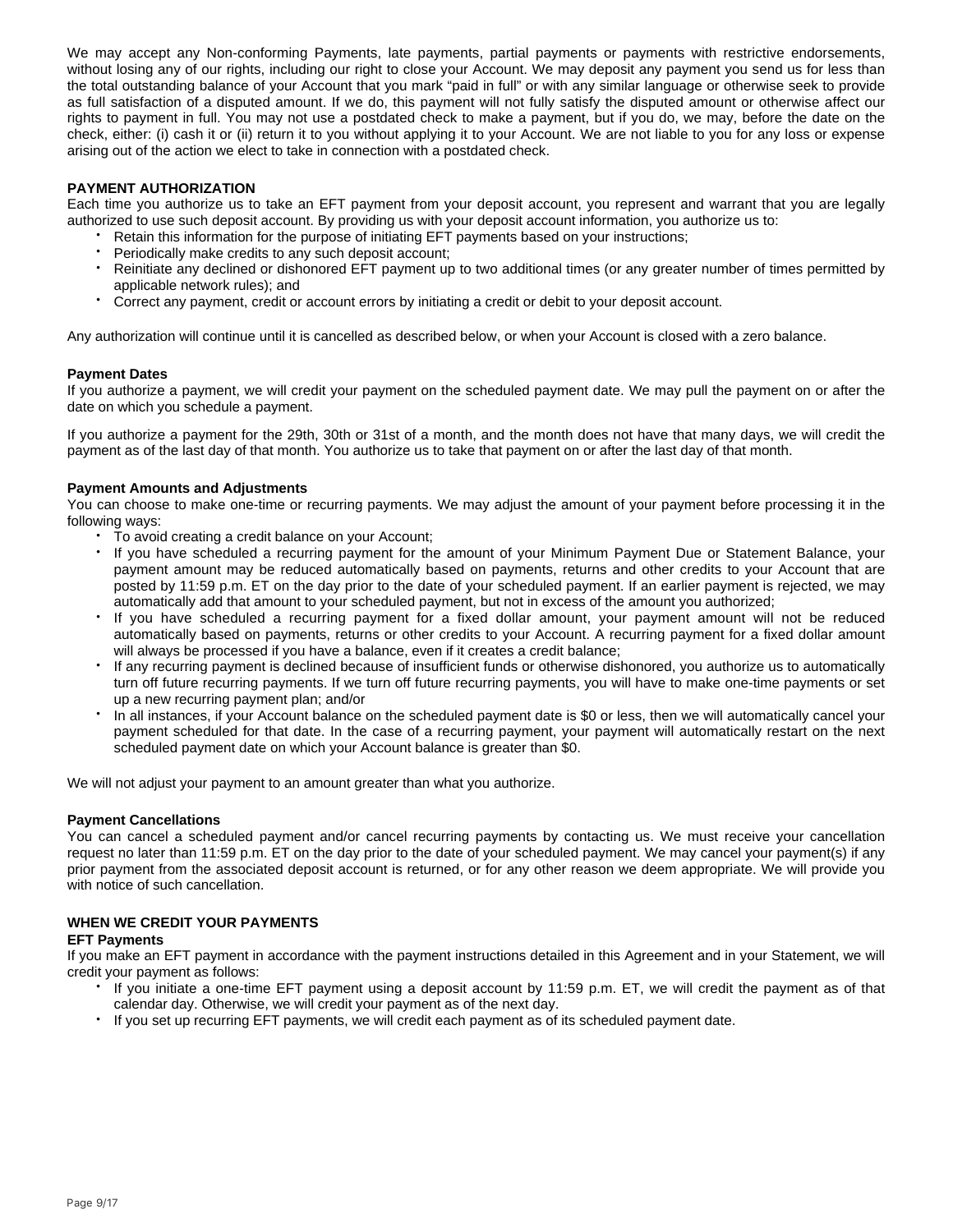## **HOW WE APPLY PAYMENTS, CREDITS AND REFUNDS**

Subject to applicable law, when we receive a payment for your Account we will apply:

- Amounts up to your Minimum Payment Due in any manner we choose; and
- Any amounts exceeding the Minimum Payment Due first to the balance with the highest APR, and then to balances with lower APRs (in descending order based on the applicable APR).

Refunds and other credits may be applied to your Account in any manner and to any balance that we choose, and generally do not reduce your obligation to pay your Minimum Payment Due.

## **FEES FROM YOUR DEPOSITORY INSTITUTION**

You are solely responsible for any fees that may be charged to you by your depository institution, including any fees for payments that we attempt and the depository institution rejects.

#### **Account Default**

This section explains when your Account will be in default and what may happen when your Account is in default.

#### **WHAT TRIGGERS A DEFAULT**

Your Account will be in default of this Agreement, to the extent permitted under applicable law, if:

You fail to pay any Minimum Payment Due on or before the applicable Payment Due Date, or your Minimum Payment Due • is returned unpaid or cannot be processed;

- You breach any term of this Agreement or any other agreement with us; •
- An Authorized User breaches any term of this Agreement;
- You file or become the subject of a bankruptcy or insolvency proceeding;
- You give us any false, incomplete or misleading information; or<br>• You die or become legally incapacitated
- You die or become legally incapacitated. •

## **WHAT IS THE EFFECT OF BEING IN DEFAULT**

If your Account is in default, we may take any of the following actions to the extent permitted under applicable law:

Continue to charge you interest as long as you have an outstanding Account balance; •

- Lower your Credit Limit and/or Cash Advance Limit; •
- Decline or otherwise limit your ability to make Transactions; •
- Report information about your Account to credit bureaus; •
- Begin collections activities:
- Suspend or close your Account; •
- Remove any Authorized Users from your Account; •
- Require you to immediately pay all or any portion of your total outstanding balance; •
- Require you to pay our collection costs, attorneys' fees, court costs and all other expenses of enforcing our rights under this Agreement; and/or •
- Take any other action permitted by law.

## **Suspending or Closing Your Account**

This section explains when you may close your Account, when we may suspend or close your Account and what happens when your Account is closed.

## **BY YOU**

You can, at any time, close your Account by contacting us.

#### **BY US**

We may suspend or close your Account, or suspend or cancel any feature on your Account, at any time and for any reason permitted under applicable law.

# **EFFECT OF CLOSING YOUR ACCOUNT**

When your Account is closed, you must:

- Return or destroy all physical Cards;
- Stop using your Account to make payments to others and cancel any such payments that may be automatic or recurring; and
- Continue to pay at least the Minimum Payment Due each Statement Period until the total outstanding balance of your Account, including any amounts which post after the Account's closure, is paid in full. •

We are not liable for any refusal to honor your Card or Account or for any retention of your Card by any person or entity.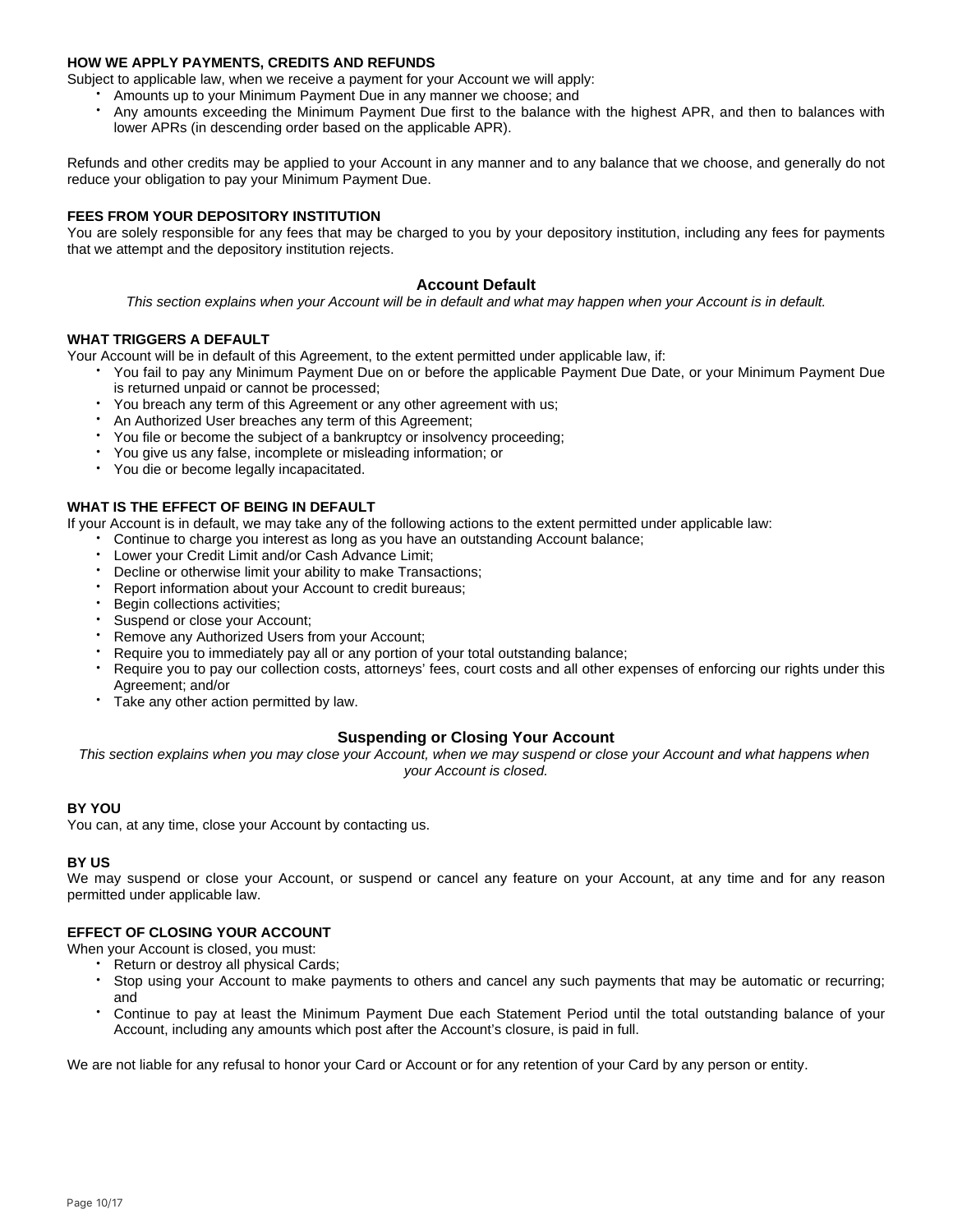## **Credit Information & Credit Reporting**

This section describes how we use information about you that we obtain from credit bureaus, what information we may provide about you to credit bureaus and how to dispute items on your credit bureau report.

## **OBTAINING YOUR CREDIT BUREAU REPORTS**

You authorize us to obtain your consumer report(s) and other information from consumer reporting agencies and/or other third party sources now and on an ongoing basis for use in: (i) servicing, monitoring, collecting or enforcing this Agreement or any other agreement between you and us; (ii) providing your credit data to you; (iii) evaluating you for and offering you other financial products and services; and/or (iv) other related purposes.

#### **REPORTING INFORMATION TO CREDIT BUREAUS**

YOU AGREE THAT WE MAY REPORT INFORMATION ABOUT YOUR ACCOUNT TO CREDIT BUREAUS. LATE PAYMENTS, MISSED PAYMENTS OR OTHER DEFAULTS ON YOUR ACCOUNT MAY BE REFLECTED IN YOUR CREDIT BUREAU REPORT.

We may report information about the Account to credit bureaus in any Authorized User's name. This information may appear on their credit report.

If you believe that we have reported incorrect information about your Account to a credit bureau, you should write us at P.O. Box 70321, Philadelphia, PA 19176-0321. Please include your name, address associated with your Account, the email address associated with your Account, telephone number and a description of the information you believe is incorrect and why. If available, please include a copy of the credit bureau report in question.

#### **Communications**

This section explains how we may contact you about matters relating to your Account and what you should do to update us with your current contact information.

## **CONTACTING YOU**

You understand and agree that we (which for purposes of this section, along with the word "us," also includes our agents and service providers) may always communicate with you using any technology or methods that are permitted by law and that do not require your prior consent. You also agree that we may communicate with you using an automatic telephone dialing system and through the delivery of artificial and/or prerecorded voice messages. Some of the ways we may contact you include calls, emails, text messages, device-level notifications and other electronic notification methods. These communications may relate to upcoming due dates, missed or returned payments, other matters relating to the servicing or collection of amounts due under this Agreement or any other agreement with us and your relationship with us more generally. We may communicate with you using any telephone numbers (including wireless, landline and voice over IP numbers) or email addresses that you give or have given to us. You understand and agree that anyone with access to your telephone or email account may listen to or read the messages that we leave or send you. You agree that we will not be liable for any charges that you incur in connection with any communications that we send to you.

You agree to notify us immediately if you change telephone numbers or are no longer the subscriber or usual user of a telephone number that you have given to us. You agree that we may monitor, record, retain and reproduce your telephone calls and other communications with us. To the extent you have a right under applicable law, you can withdraw your consent to receive text messages through a telephone network (e.g., SMS) or calls, that are made with an automatic telephone dialing system or that deliver a prerecorded and/or artificial voice message. To withdraw your consent, you must contact us in accordance with this Agreement.

#### **NOTICES**

Any written or electronic notice or communication we send to you will be effective when sent to you electronically, or when mailed to the address associated with your Account. We may also in certain instances mail notices to the address associated with your Account.

## **CHANGES TO ACCOUNT INFORMATION**

You must promptly notify us of any change to your name, mailing address, email address or phone number by contacting us. We may rely on your phone number, email address or mailing address as it appears on our records for any and all Account communications we send to you unless and until you notify us of any changes. We may also, in our sole discretion, update your mailing address if we receive a notification of change from the U.S. Postal Service. You authorize us to share updates to your contact information with General Motors LLC ("**GM**"), for GM to use in accordance with its privacy policy, available at [https://www.](https://www.gm.com/privacy-statement.html) [gm.com/privacy-statement.html](https://www.gm.com/privacy-statement.html).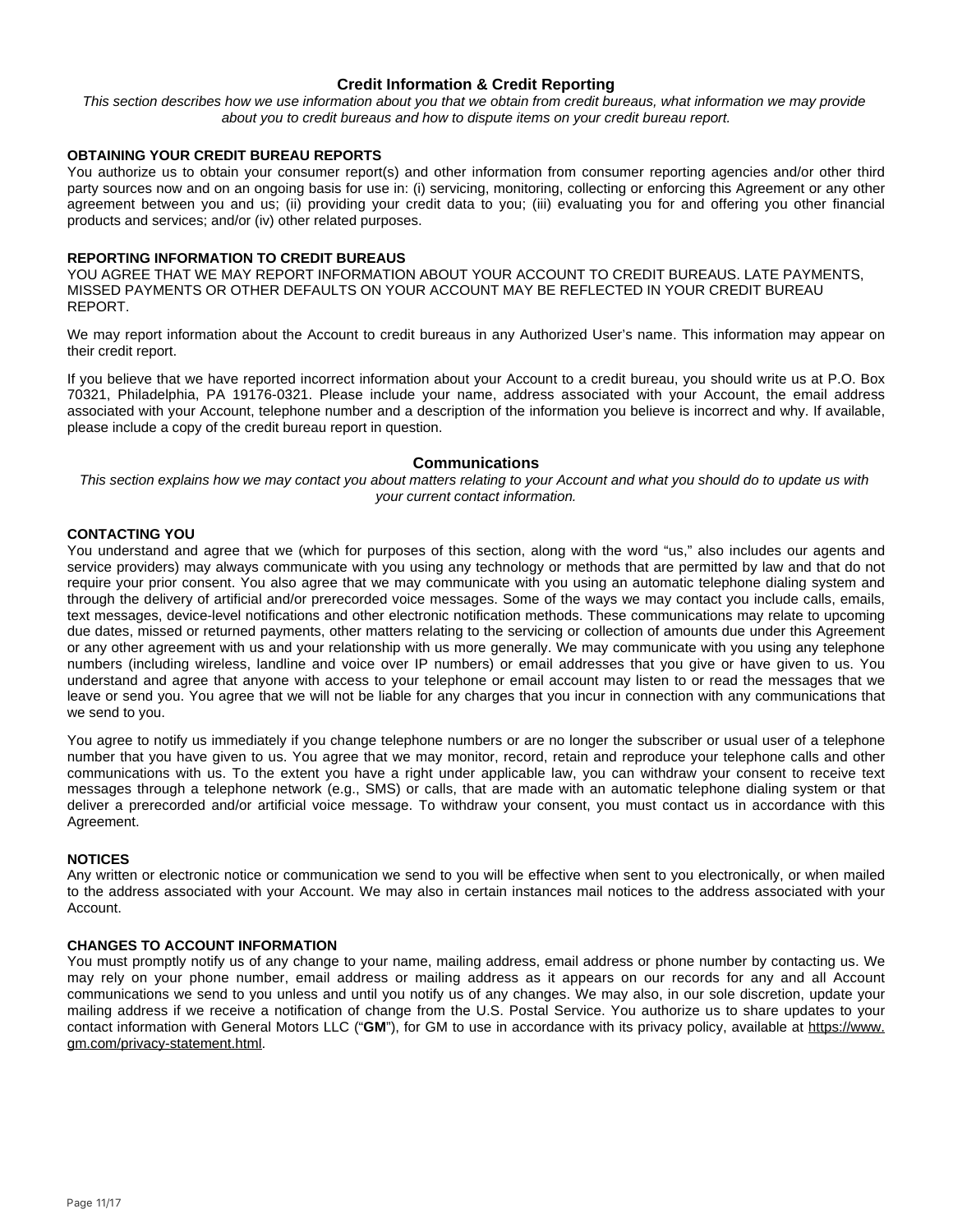## **Other Important Information**

This section provides additional information that is important to understanding your rights and obligations for your Account.

#### **GOVERNING LAW**

This Agreement is entered into between you and us in the State of Utah and we extend credit to you from Utah. This Agreement and your Account will be governed by and construed in accordance with federal law and any applicable laws of the State of Utah without regard to rules concerning conflicts of law or choice of law.

#### **BANKRUPTCY FILING**

All bankruptcy notices and related correspondence to us must be sent to the following address: P.O. Box 70321, Philadelphia PA 19176-0321, Attn. Bankruptcy Notice. You promise us that you are not contemplating making a bankruptcy filing at the time of your application for an Account and have not consulted an attorney within the past six (6) months about making any such filing.

#### **CORRESPONDENCE**

To the extent permitted under applicable law, any written or electronic correspondence you send to us will not be effective until we receive and have had a reasonable opportunity to act on such correspondence. However, any written or electronic correspondence we send to you will be effective and deemed delivered when mailed to you at your mail address (or your email address if you have authorized electronic communications) as it appears on our records. If your Account is a joint account, we may send Account materials (Cards, Statements and notices) to any Co-Owner of the Account, and that person will be responsible for delivering those materials to the other Co-Owner of the Account and, to the extent applicable, to Authorized Users. Notice to any of you will be considered notice to all of you.

## **DELAY IN ENFORCING OUR RIGHTS**

The failure by us to enforce at any time any of the provisions of this Agreement, to exercise any election or option provided in this Agreement, to require at any time your performance of any of the provisions of this Agreement or to enforce our rights under applicable law will not in any way be construed as a waiver of such provisions, election, option, performance or rights.

#### **WAIVER OF RIGHTS**

Subject to applicable law, you waive any right you may have for us to (a) act promptly in bringing any action(s) against you (known as diligence); (b) demand payments of amounts due (known as presentment); (c) obtain an official certification of non-payment (known as protest); and (d) give notice that amounts due have not been paid (known as notice of dishonor or notice of default and non-payment).

#### **ENTIRE AGREEMENT; SEVERABILITY**

This Agreement is the complete and final expression of the agreement between us and you with respect to your Account, and this Agreement may not be contradicted by any alleged oral agreement. Subject to the special rule in the Arbitration section, if any provision of this Agreement is found to be invalid or otherwise unenforceable, or declared invalid or otherwise unenforceable by order of court, change in applicable law or regulatory authority, that provision will continue to be enforceable to the extent permitted by that court, law or agency, and the remainder of that provision will no longer be considered part of this Agreement. All other provisions of this Agreement will remain in full force and effect.

## **LANGUAGE; SECTION HEADINGS**

You agree that you can understand English-language communications and agree that the English-language version of all communications will be binding. As used in this Agreement, the term "including" means "including, but not limited to." The section headings and descriptions in this Agreement are for convenience only and do not in any way limit or define your or our rights or obligations in this Agreement.

#### **ASSIGNMENT**

You may not sell, assign or transfer any of your rights or obligations under this Agreement. However, we may sell, assign or transfer your Account or any of our rights and obligations under this Agreement, without restriction and without your prior consent. Any attempted sale, transfer or assignment by you without our prior written consent will be null and void.

#### **SERVICE PROVIDERS**

We may also use service providers and agents in connection with providing your Account or services related to the Account. In doing so, we may permit one or more of our service providers or agents to exercise any of our rights, rely on any consents or permissions that you have granted to us and enforce any of your obligations on our behalf.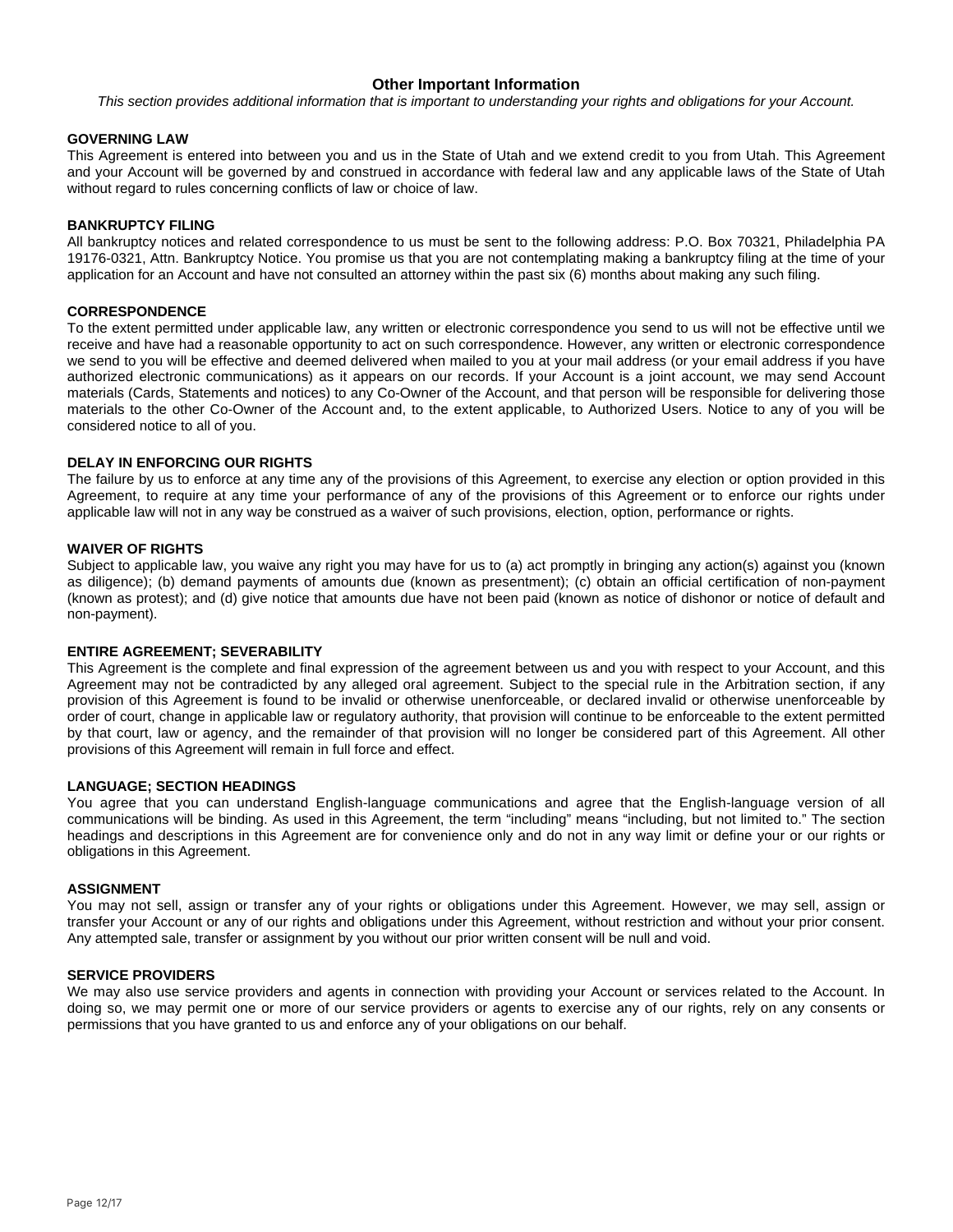## **MILITARY LENDING ACT**

The provisions of this section apply to members of the Armed Forces and their dependents pursuant to the Military Lending Act:

#### **Statement of Military APR**

Federal law provides important protections to members of the Armed Forces and their dependents relating to extensions of consumer credit. In general, the cost of consumer credit to a member of the Armed Forces and his or her dependent may not exceed an annual percentage rate of 36%. This rate must include, as applicable to the credit transaction or account: The costs associated with credit insurance premiums; fees for ancillary products sold in connection with the credit transaction; any application fee charged (other than certain application fees for specific credit transactions or accounts); and any participation fee charged (other than certain participation fees for a credit card account).

#### **Oral Disclosures**

Members of the Armed Forces and their dependents may hear important disclosures and payment information about this Agreement and additional information about whether these protections apply to them by calling 1-833-773-0988.

## **ADDITIONAL DISCLOSURES**

**California Residents**: You may apply for an account in your name alone, regardless of your marital status.

**Ohio Residents**: The Ohio rules against discrimination require that all creditors make credit equally available to all creditworthy customers and that credit reporting agencies maintain separate credit histories on each individual upon request. The Ohio Civil Rights Commission administers compliance with this law.

**Vermont, Rhode Island and New York Residents**: A credit bureau report may be requested in connection with your application. At your request, we will tell you whether or not a credit bureau report was obtained and, if so, the name and address of the credit bureau that furnished the report. We may also request credit bureau reports from time to time in connection with any update, renewal or extension of the credit account, whenever we believe that such action is appropriate.

**Married Wisconsin Residents**: If you are married: (i) you confirm that this Account is being incurred in the interest of your marriage or family; (ii) no provision of any marital property agreement, unilateral agreement or court decree under the Wisconsin Marital Property Act will adversely affect a creditor's interest unless, before the time credit is granted, the creditor is furnished a copy of that agreement or decree or is given complete information about the agreement or decree; (iii) you understand and agree that we will provide a copy of this Agreement to your spouse for their information. If the Account for which you are applying is granted, you will notify us if you have a spouse by sending your name and your spouse's name and address to us at P.O. Box 70321, Philadelphia, PA 19176-0321.

**Maryland Residents**: If you are a Maryland resident as of the date you accept this Agreement, as evidenced by your billing address, to the extent, if any, that Maryland law applies to this Agreement and your Account and is not preempted by federal law, we elect to offer your credit account under Subtitle 9 (Credit Grantor Open End Credit Provisions) of Title 12 of the Maryland Commercial Law Article.

**New Jersey Residents**: None of the terms in this Agreement are unenforceable under New Jersey law.

**New York Residents**: For more information, call us at 1-833-773-0988. New York residents may contact the New York State Department of Financial Services by telephone or visit its website for free information on comparative credit card rates, fees and grace periods. Contact the New York State Department of Financial Services at 1-800-342-3736 or [http://www.dfs.ny.gov.](http://www.dfs.ny.gov)

**All Residents**: You promise us that you are not planning to file bankruptcy at the time of your application for your Account or when you seek to share your Account.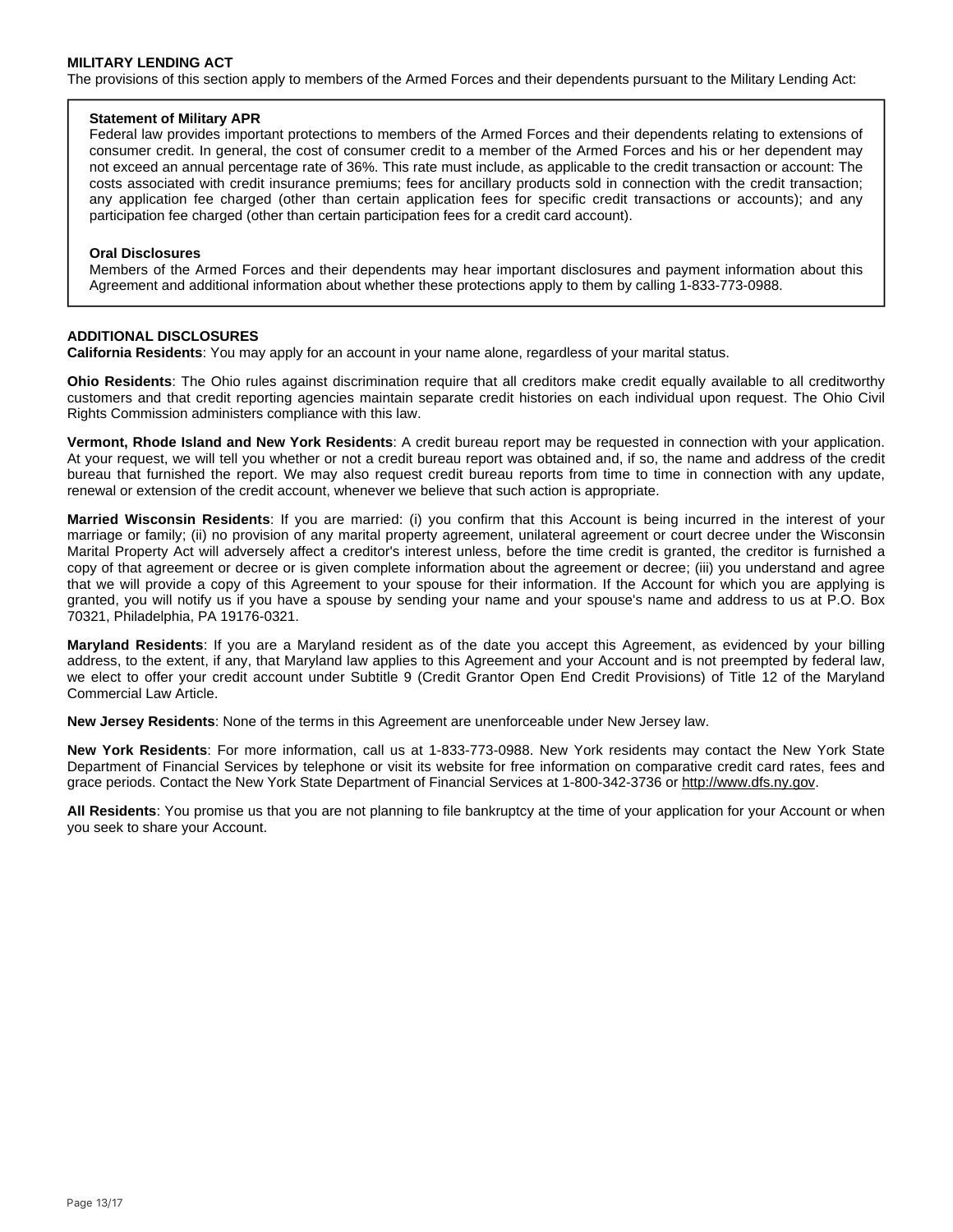# **Billing Rights Summary**

The notice below describes the minimum rights you have under the Fair Credit Billing Act.

## **YOUR BILLING RIGHTS: KEEP THIS DOCUMENT FOR FUTURE USE**

This notice tells you about your rights and our responsibilities under the Fair Credit Billing Act.

## **WHAT TO DO IF YOU THINK YOU FIND A MISTAKE ON YOUR STATEMENT**

If you think there is an error on your Statement, write to us at:

Goldman Sachs Bank USA, Salt Lake City Branch P.O. Box 70321, Philadelphia, PA 19176-0321

In your letter, give us the following information:

- Account information: Your name and your Account number.
- Dollar amount: The dollar amount of the suspected error.
- Description of problem: If you think there is an error on your bill, describe what you believe is wrong and why you believe it is a mistake.

You must contact us:

- Within 60 days after the error appeared on your Statement. •
- No later than 11:59 p.m. ET on the day prior to the date an automated payment is scheduled, if you want to stop payment on the amount you think is wrong. •

You must notify us of any potential errors in writing. You may call us, but if you do we are not required to investigate any potential errors and you may have to pay the amount in question.

## **WHAT WILL HAPPEN AFTER WE RECEIVE YOUR LETTER**

When we receive your letter, we must do two things:

- 1. Within 30 days of receiving your letter, we must tell you that we received your letter. We will also tell you if we have already corrected the error.
- 2. Within 90 days of receiving your letter, we must either correct the error or explain to you why we believe the bill is correct.

While we investigate whether or not there has been an error:

- We cannot try to collect the amount in question or report you as delinquent on that amount. •
- The charge in question may remain on your Statement, and we may continue to charge you interest on that amount. •
- While you do not have to pay the amount in question, you are responsible for the remainder of your balance. •
- We can apply any unpaid amount against your Credit Limit.

After we finish our investigation, one of two things will happen:

If we made a mistake: You will not have to pay the amount in question or any interest or other fees related to that amount. If we do not believe there was a mistake: You will have to pay the amount in question, along with applicable interest and fees. We will send you a statement of the amount you owe and the date payment is due. We may then report you as delinquent if you do not pay the amount we think you owe. •

If you receive our explanation but still believe your bill is wrong, you must write to us within 10 days telling us that you still refuse to pay. If you do so, we cannot report you as delinquent without also reporting that you are questioning your bill. We must tell you the name of anyone to whom we reported you as delinquent, and we must let those organizations know when the matter has been settled between us.

If we do not follow all of the rules above, you do not have to pay the first \$50 of the amount you question even if your bill is correct.

## **YOUR RIGHTS IF YOU ARE DISSATISFIED WITH YOUR CREDIT CARD PURCHASES**

If you are dissatisfied with the goods or services that you have purchased with your credit card, and you have tried in good faith to correct the problem with the merchant, you may have the right not to pay the remaining amount due on the Purchase.

To use this right, all of the following must be true:

- 1. The Purchase must have been made in your home state or within 100 miles of your current mailing address, and the purchase price must have been more than \$50. (Note: Neither of these are necessary if your Purchase was based on an advertisement we mailed to you or if we own the company that sold you the goods or services.)
- 2. You must have used your credit card for the Purchase. Purchases made with Cash Advances from an ATM or with a check that accesses your credit card account do not qualify.
- 3. You must not yet have fully paid for the Purchase.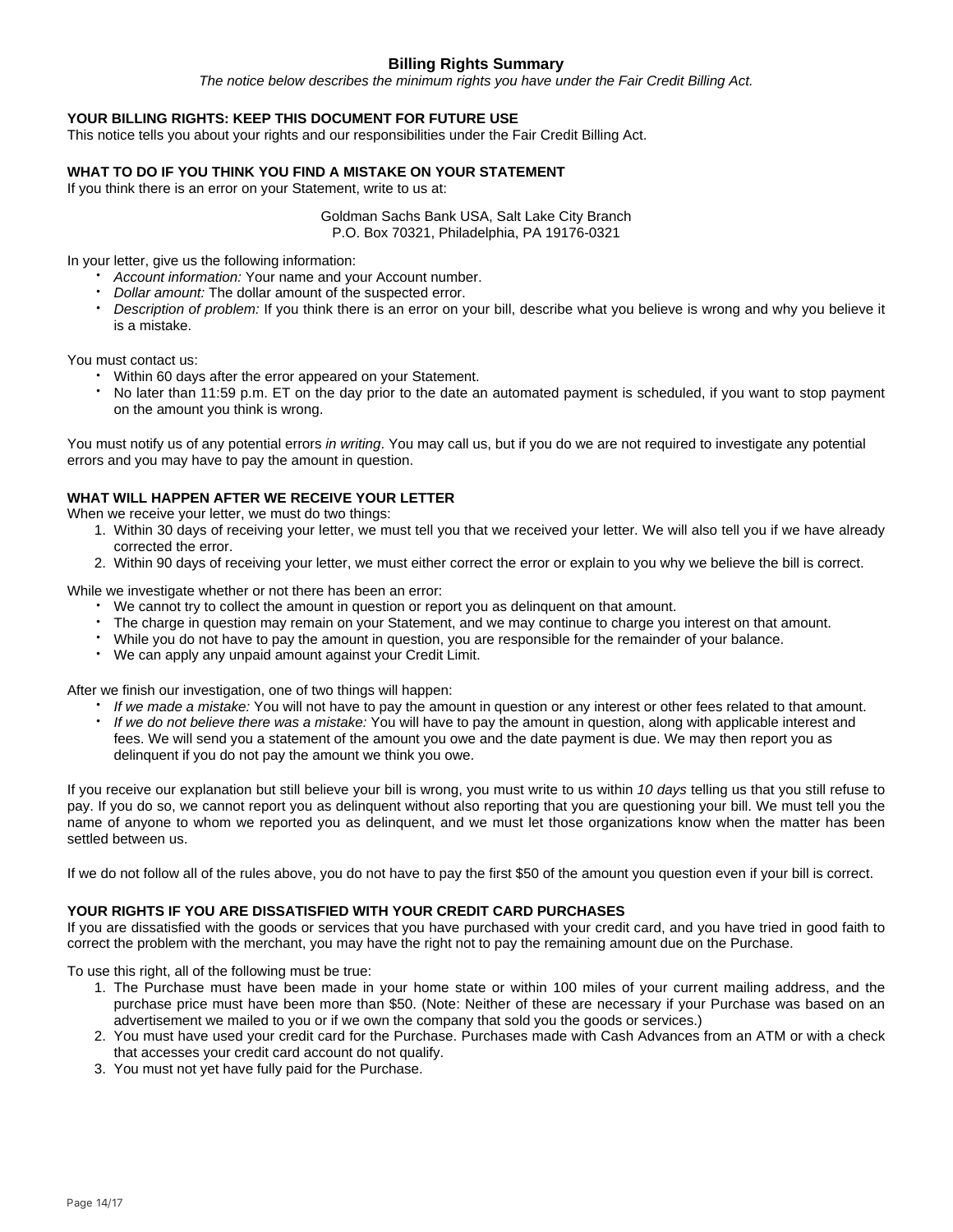If all of the criteria above are met and you are still dissatisfied with the Purchase, contact us in writing:

Goldman Sachs Bank USA, Salt Lake City Branch P.O. Box 70321, Philadelphia, PA 19176-0321

While we investigate, the same rules apply to the disputed amount as discussed above. After we finish our investigation, we will tell you our decision. At that point, if we think you owe an amount and you do not pay, we may report you as delinquent.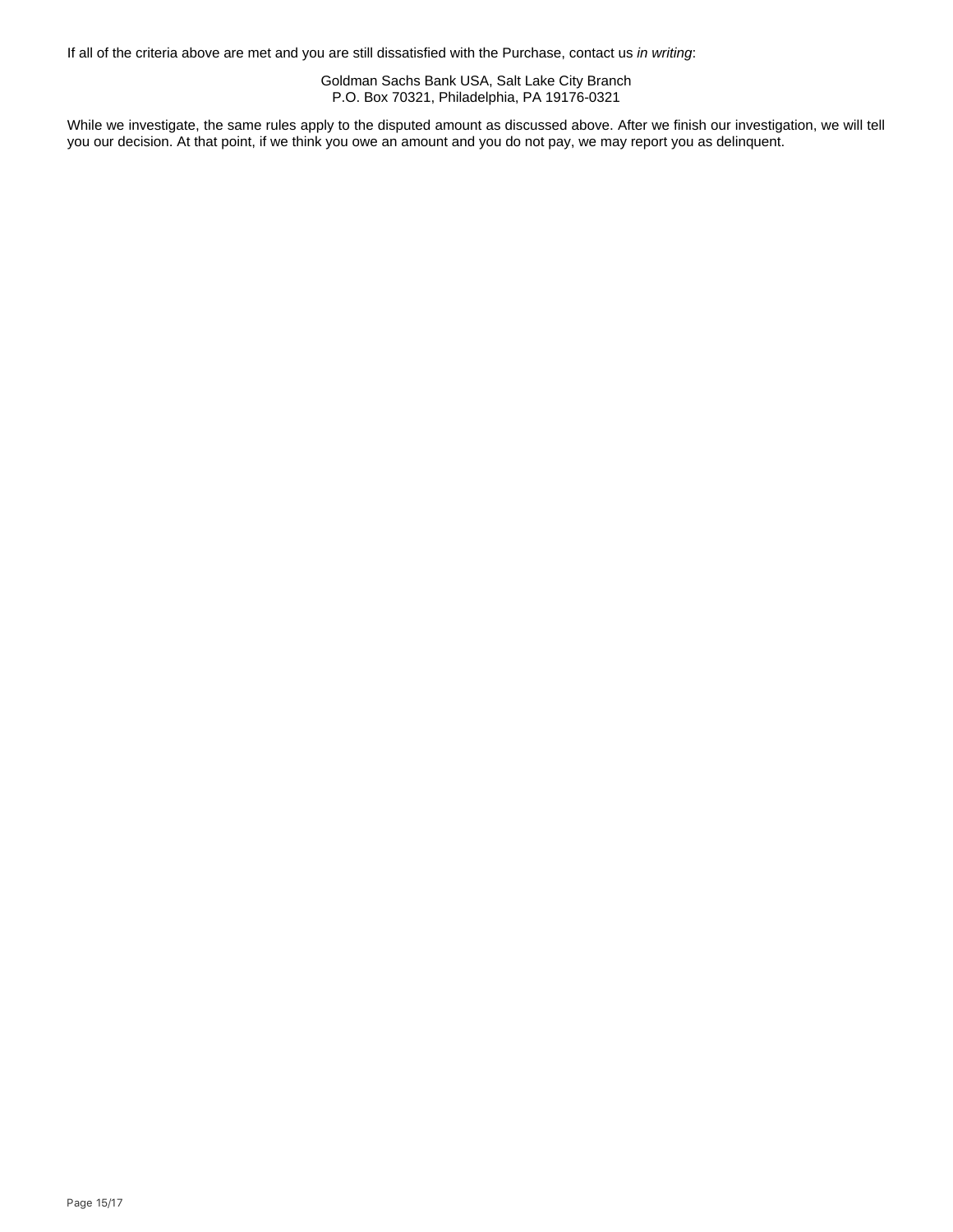# **Arbitration Provision**

This section is an arbitration provision and contains important information that affects your legal rights. PLEASE READ IT CAREFULLY.

This arbitration provision does not apply to service members and their dependents who are entitled to protection under the Military Lending Act (10 U.S.C. § 987). If you would like more information about whether you are entitled to protection under the Military Lending Act and whether this section applies to you, please call us toll-free at 1-833-773-0988.

## **ACKNOWLEDGMENT OF ARBITRATION**

Credit is being extended to you and you are being provided access to and use of your Account on the basis of the inclusion of the following arbitration provision. By accepting this Agreement or using your Account, unless you reject arbitration as provided below, you acknowledge that **YOU ARE GIVING UP THE RIGHT TO LITIGATE CLAIMS (AS DEFINED BELOW) AND THE RIGHT TO INITIATE OR PARTICIPATE IN A CLASS ACTION.** You hereby knowingly and voluntarily **WAIVE THE RIGHT TO BE HEARD IN COURT OR HAVE A JURY TRIAL** on all Claims subject to this Agreement. You further acknowledge that you have read this arbitration provision carefully, agree to its terms and are entering into this Agreement voluntarily and not in reliance on any promises or representations whatsoever except those contained in this Agreement.

## **HOW TO REJECT THIS ARBITRATION PROVISION**

YOU MAY REJECT THIS ARBITRATION PROVISION BY CALLING US, OR WRITING TO US, AND STATING THE FOLLOWING: (I) YOUR NAME; (II) YOUR ACCOUNT NUMBER; (III) THE ADDRESS ASSOCIATED WITH YOUR ACCOUNT; AND (IV) THAT YOU ARE EXERCISING YOUR RIGHT TO REJECT THIS ARBITRATION PROVISION (A "**REJECTION NOTICE**"). **YOUR REJECTION NOTICE MUST BE RECEIVED WITHIN 90 DAYS AFTER THE OPENING OF YOUR ACCOUNT.** IF YOUR REJECTION NOTICE COMPLIES WITH THESE REQUIREMENTS, THIS ARBITRATION PROVISION WILL NOT APPLY TO YOU, EXCEPT FOR ANY CLAIMS SUBJECT TO PENDING LITIGATION OR ARBITRATION AT THE TIME YOU SEND YOUR REJECTION NOTICE. (IF OTHER PERSONS ARE OBLIGATED ON OR PERMITTED TO USE YOUR ACCOUNT, A REJECTION NOTICE IS LIMITED TO ONLY THE PERSON SUBMITTING THE REJECTION NOTICE. ANY OTHER PERSONS MUST SEND THEIR OWN REJECTION NOTICE.) REJECTION OF THE ARBITRATION PROVISION WILL NOT AFFECT YOUR OTHER RIGHTS OR RESPONSIBILITIES UNDER THIS AGREEMENT OR ANY OTHER AGREEMENT YOU MAY HAVE WITH US.

## **DEFINITIONS**

For purposes of this arbitration provision, the following definitions apply:

- "**Claim**" means any claim, dispute or controversy (whether based upon contract; tort, intentional or otherwise; constitution; statute; common law; or equity and whether pre-existing, present or future), including initial claims, counter-claims, crossclaims and third-party claims, arising from or relating to: (i) this Agreement, your Account or your relationship with us; (ii) any servicing of your Account by our agents or service providers; (iii) advertisements, promotions or statements related to this Agreement or your Account; (iv) your application for credit; and (v) credit bureau reporting or debt collection on or related to your Account.
- "**You**" and "**your**" mean each and every person who is granted, accepts or uses your Account (including any Authorized User), except as otherwise provided in this arbitration provision. •

## **ARBITRATION**

You or we may elect, without the other's consent, to resolve any Claim by individual binding arbitration unless the Claim has been filed in court and trial has begun or final judgment has been entered. Even if a Claim is litigated in court, you or we may elect arbitration of any Claim made by a new party or any Claim later asserted by a party in that or any related or unrelated lawsuit. You or we may also elect arbitration of a Claim that the parties initially opted to litigate in court if that Claim is later modified (including to be asserted on a class, representative or multi-party basis or to seek different or additional relief).

Notwithstanding the foregoing, only a court and not an arbitrator may decide any dispute or controversy about the validity, enforceability, coverage or scope of this arbitration provision, all of which are for a court and not an arbitrator to decide. However, disputes or controversies about the validity or enforceability of this Agreement as a whole are for the arbitrator and not a court to decide.

JAMS (1-800-352-5267, jamsadr.com) will serve as the default arbitration administrator. Claims may also be referred to the American Arbitration Association ("**AAA**") (1-800-778-7879, adr.org). You may obtain copies of the current rules, forms and instructions for initiating an arbitration directly from JAMS or the AAA. Claims may also be referred to another arbitration administrator, if you and we agree in writing, or to an arbitrator appointed pursuant to Section 5 of the Federal Arbitration Act, 9 U.S. C. §§ 1-16 (the "**FAA**"). You and we agree that any arbitration proceedings initiated hereunder shall be kept confidential.

## **OTHER CLAIMS SUBJECT TO ARBITRATION**

In addition to Claims made by or against either you or us, Claims made by or against anyone connected with you or us or claiming through you or us (including any employee, agent, representative, affiliated company, predecessor or successor, heir, assignee or trustee in bankruptcy) are subject to arbitration as described herein.

## **EXCEPTIONS**

We agree not to invoke our right to arbitrate any individual Claim you bring in small claims court or an equivalent court with jurisdiction so long as the Claim is pending only in that court.